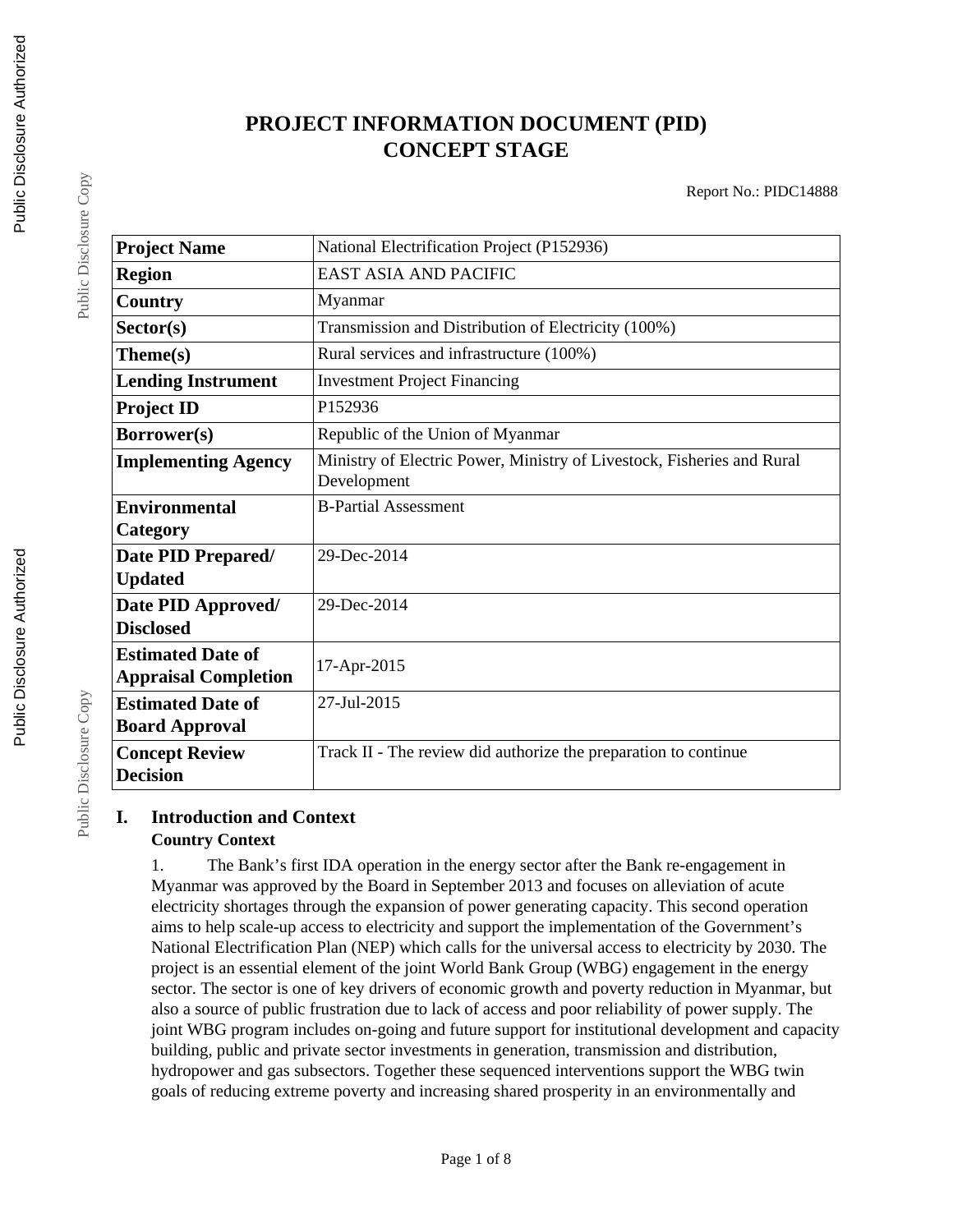socially sustainable manner

2. Myanmar is the largest country in mainland Southeast Asia with a land area of about 654,000 square km. It is located between China, India, and Thailand, with more than 2,800 miles of coastline. This geographic advantage, and the country's endowed natural resources leaves it well positioned to resume its traditional role as a regional trading hub and key supplier of minerals, natural gas and electric power.

3. Myanmar is a culturally and ethnically diverse country, comprising more than 130 ethnic groups. It is also one of the poorest countries in the East Asia and Pacific Region, with an estimated GDP per capita of US\$1,105 and a poverty headcount of 37.5 percent among its population of around 53 million . While reliable poverty data are scarce in Myanmar, all indicators point to poverty being concentrated in rural areas with significant variations across the states and regions. Agriculture is the mainstay of the national economy, generating approximately 43 percent of gross domestic product, 54 percent of employment and providing livelihoods to more that 70 percent of the population.

4. Since 2011, leaving behind decades of isolation, fragility, and conflict, a reformist government has ushered in unprecedented political and economic reforms to open Myanmar to the global economy, boost growth, and reduce poverty. Thus, Myanmar is embarking on a triple transition: from an authoritarian military system to democratic governance; from a centrally directed economy to market oriented reforms; and from 60 years of conflict to peace in the border areas.

5. The government has set economic reform as a key priority and announced a series of reforms to remove economic distortions, such as floating their currency, new fiscal regulations to rationalize personal income tax and reduce consumption tax, reforms aimed at developing the private sector and stimulating direct foreign investments, a review of the financial sector, promotion of access to finance, and creation of an environment conducive to job creation.

6. Also, the government's plans recognize that expanding the quantity and quality of basic infrastructure and improving access to electricity in an efficient and sustainable manner is crucial to both economic growth and poverty reduction. Given the large scale of infrastructure and energy needs, the Government of Myanmar (GoM) is committed to attract significant private sector participation, including through independent power producers (IPPs) in the electric power sector.

#### **Sectoral and Institutional Context**

7. Myanmar energy consumption is among the lowest in the world. About 70 percent of the population has no access to grid-based electricity services, and the consumption per capita is 160 kWh per annum – twenty times less than the world average. Only about 16 percent of rural households have access to grid-based electricity. Off-grid schemes are rare and typically provide high cost, low reliability power service for a few hours per day. Also, access to modern fuels for cooking (such as LPG) is limited to urban areas. Consequently, traditional biomass (fuelwood and animal dung) is widely utilized and accounts for about two-thirds of Myanmar's primary energy consumption.

8. Electricity consumption is growing fast in Myanmar. The peak load demand reached 2,100 mega-watts (MW) in 2014, growing on average 14 percent per annum in the past five years. During this same time, the electric energy supplied by the national grid grew on average about 15 percent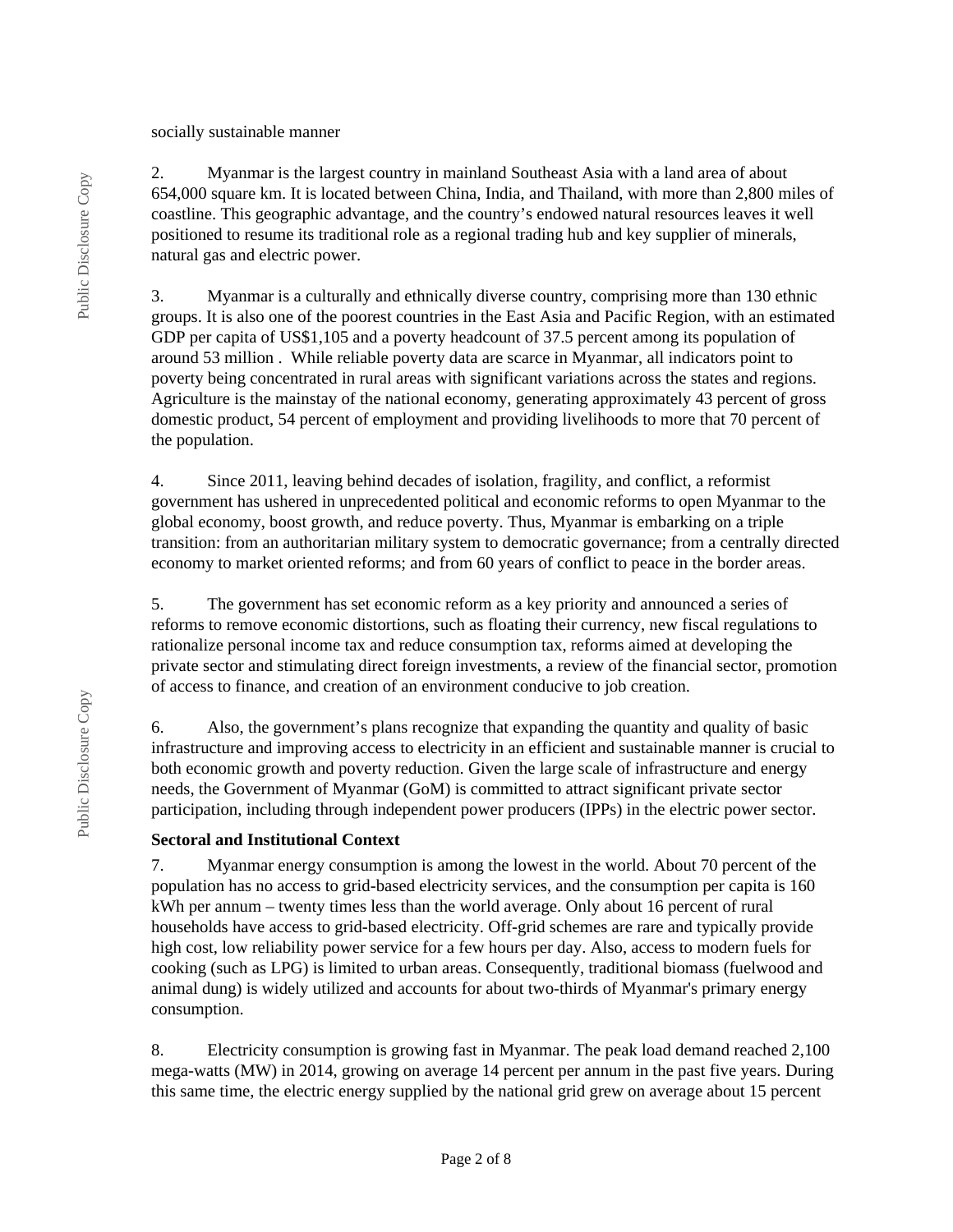per annum and reached 9.6 TWh in 2013. Most of electricity (about 70%) is generated in hydropower plants with the total installed capacity of 2,970 MW, and gas-fired power plants meet the remaining 30% of demand with the total installed capacity of 1,320 MW, as of April 2014.

9. Electricity shortages and supply disruptions remain prevalent in the country. Accumulated delays in investments in power infrastructure, over-reliance on seasonal hydropower production, together with a rapid increase in electricity demand, which tripled over the last decade, resulted in large electricity shortages which peaked at about 30 percent of power demand in 2012-2013. Despite a significant recent increase in gas fired power generation (about 400 MW was commissioned during the last year) load shedding, blackouts and low reliability of power supply are major occurrences in Myanmar.

10. The energy sector institutional and regulatory framework is fragmented, particularly in rural electrification. Several ministries are responsible for activities in the energy sector, with the Ministry of Energy (MOE) serving as the focal point for overall energy policy, and the Ministry of Electric Power (MOEP) as lead agency for power sector development. The Myanmar Electric Power Enterprise (MEPE) is responsible for gas-fired power generation, operates the high-voltage power grid and acts as the single-buyer of electricity and power market operator. Yangon Electricity Supply Board (YESB) and Electricity Supply Enterprise (ESE) are responsible for distribution networks in the greater Yangon area and the rest of the country, respectively. Department of Rural Development (DRD) of the Ministry of Livestock, Fisheries and Rural Development (MLFRD) is responsible for off-grid electrification in rural areas. In addition to the national (Union level) ministries, each state (7) and region (7) has a state/ regional energy ministry responsible for the planning and implementation of power projects on its territory. Recently, the Government has decided to transfer the electrification budget to the state/ regional ministries, as a part of the broader decentralization process in the country. As a part of the decentralization process in the power sector, the Government also reduced the role of ESE and YESB to primary distribution (medium voltage) and opened up secondary distribution (low voltage) for private sector participation including through village cooperatives and direct private investments.

11. The main challenge facing the Myanmar power sector is to scale-up access to electricity in reliable, efficient, affordable and sustainable manner. In the near-term, the main challenges are to (a) increase capacity and efficiency of power generation; and (b) reduce losses in transmission and distribution networks, which are currently about 25%, in order to eliminate electricity shortages. In the medium term, the main challenge will be the pricing reform to gradually implement the government policy of cost reflecting tariffs, while ensuring protection of poor and vulnerable consumers through well targeted and fiscally affordable subsidies . Finally, the long term objective is to achieve universal access to electricity by 2030, and secure reliable affordable and environmentally and socially sustainable energy supply to all consumers in Myanmar.

12. The Government has taken a number of strategic initiatives to support development and reforms in the power sector, including the development of National Electrification Plan. The government has adopted a National Energy Policy based on the guiding principles set in the National Framework of Economic and Social Reforms (FESR-2012). The new policies embrace principles of diversification of energy mix, reducing energy intensity by means of energy conservation and energy efficiency measures, and introduction of energy pricing policies reflecting economic costs for both suppliers and users of energy in the domestic market. Furthermore, with the assistance of development partners, the government has been preparing the Energy Sector Master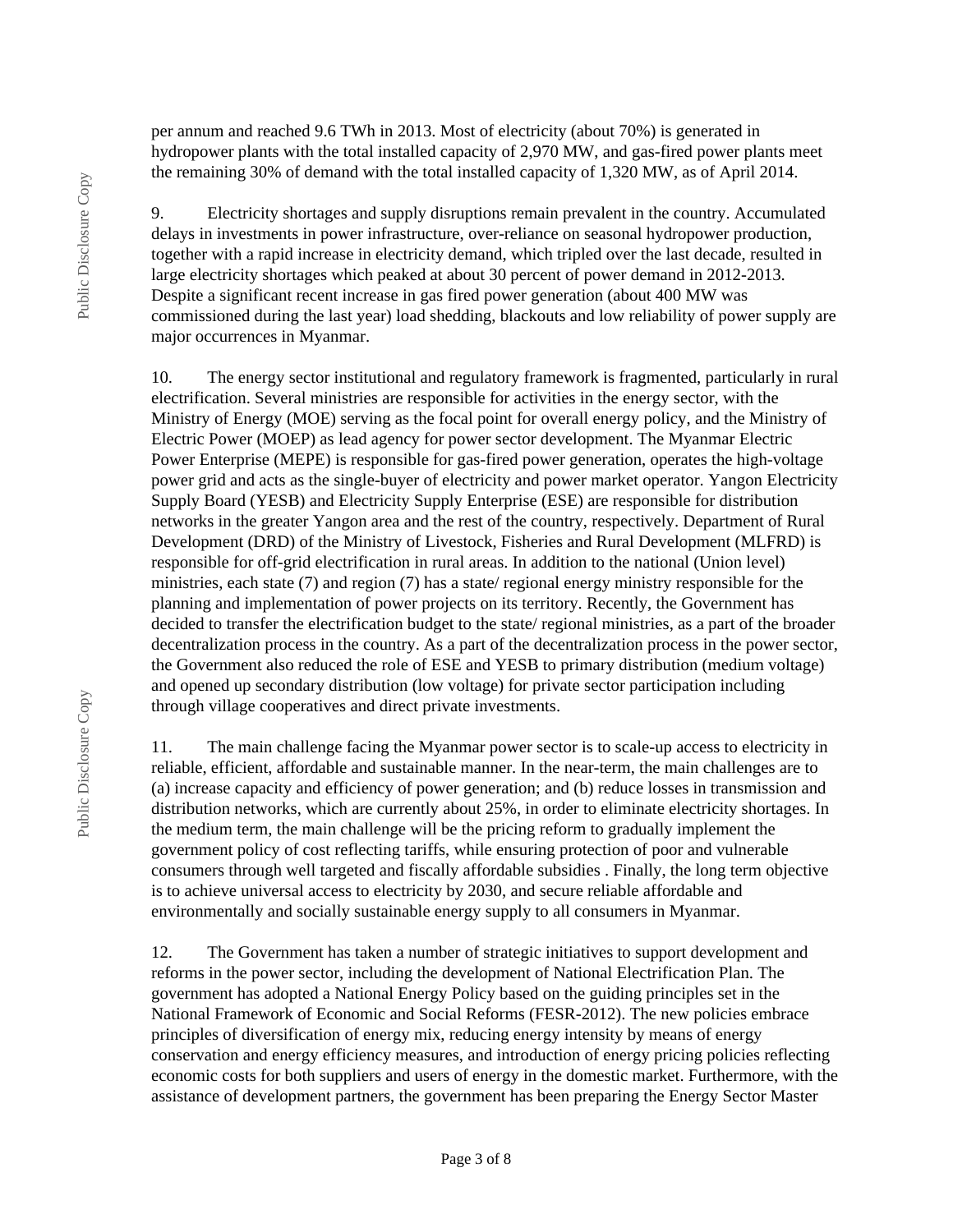Plan, the Power Sector Master Plan, and the National Electrification Plan (NEP) aiming to achieve universal access to electricity by 2030. Finally, a new Electricity Law has been drafted and is under review by the Parliament which is expected to establish an independent Energy Regulatory Agency and provide the basis and directions for the sector reforms.

13. The joint World Bank Group (WBG) energy program includes support to Myanmar for both near-term and long-term solutions to the above challenges in the power sector. The Myanmar Electric Power Project (MEPP) was approved in September 2013 and provides financing for 106 MW of new gas-fired power generation to be quickly added to the national grid in Thaton, Mon State. The MEPP also provides technical assistance on power sector financial viability, electricity tariffs and subsidies review, and institutional capacity building for environmental and social due diligence, procurement and financial management in MEPE. IFC is supporting corporatization and has plans to invest equity in YESB and has accepted the government's request for similar support in Mandalay region. IFC was selected to assist MOEP in conducting the first competitive tender for the selection of developer for the 250 MW Myingyan gas-fired IPP which may also receive a guarantee support from IDA to facilitate private sector investment. Finally, the Bank has provided US\$1.5 million technical assistance (funded by the Sustainable Energy For All initiative administered by ESMAP) for the development of National Electrification Plan (NEP).

14. To achieve universal access to electricity by 2030, Myanmar will require an average annual electrification rate that is more than double the current rate. Currently, the rate of new connections acquired by YESB and ESE is about 180,000 residential customers per year (2012). At the current rate it would take 40 years to connect about 7.2 million households which presently do not have access to electricity in Myanmar. Therefore, the NEP calls for a more than doubling of the electrification rate to about 400,000 new connections per year. Clearly, the investment requirements will need to more than double as the cost of connections per household will continue to rise with the increasing penetration of electricity towards less populated areas. In order to ensure a maximum number of connections with the limited financing resources available, NEP has developed a geospatial least-cost plan based on an optimal combination of grid and off-grid solutions, and a sector-wide approach for the implementation of the national electrification project.

15. The proposed National Electrification Project (NEP) will support the expansion of electricity services in Myanmar through grid and off-grid solutions, and will work with all development partners and the private sector active in these areas. The proposed project will establish the basis for a sustained engagement of the WBG in supporting public and private sector investments needed to achieve universal access to electricity in Myanmar by 2030, as well as to strengthen institutional capacity of GoM. It is expected that the programmatic engagement will comprise three phases with the first phase covering 2015-2019. In addition to working with the public and private sector investors, the joint WBG energy team will work closely with all development partners (DPs) active in the power sector (ADB, JICA, KfW, DFID, Norway, Australia, etc.) and the NEP will be designed as an open platform which DPs can also use in supporting the electrification in Myanmar. Such a coordinated, sector-wide approach is considered the most effective in delivering benefits of electrification and working together with the GoM, DPs and the private sector towards twin goals of reducing extreme poverty and increasing shared prosperity in Myanmar.

#### **Relationship to CAS**

16. After more than two decades absent from the country, the WBG is re-engaging in the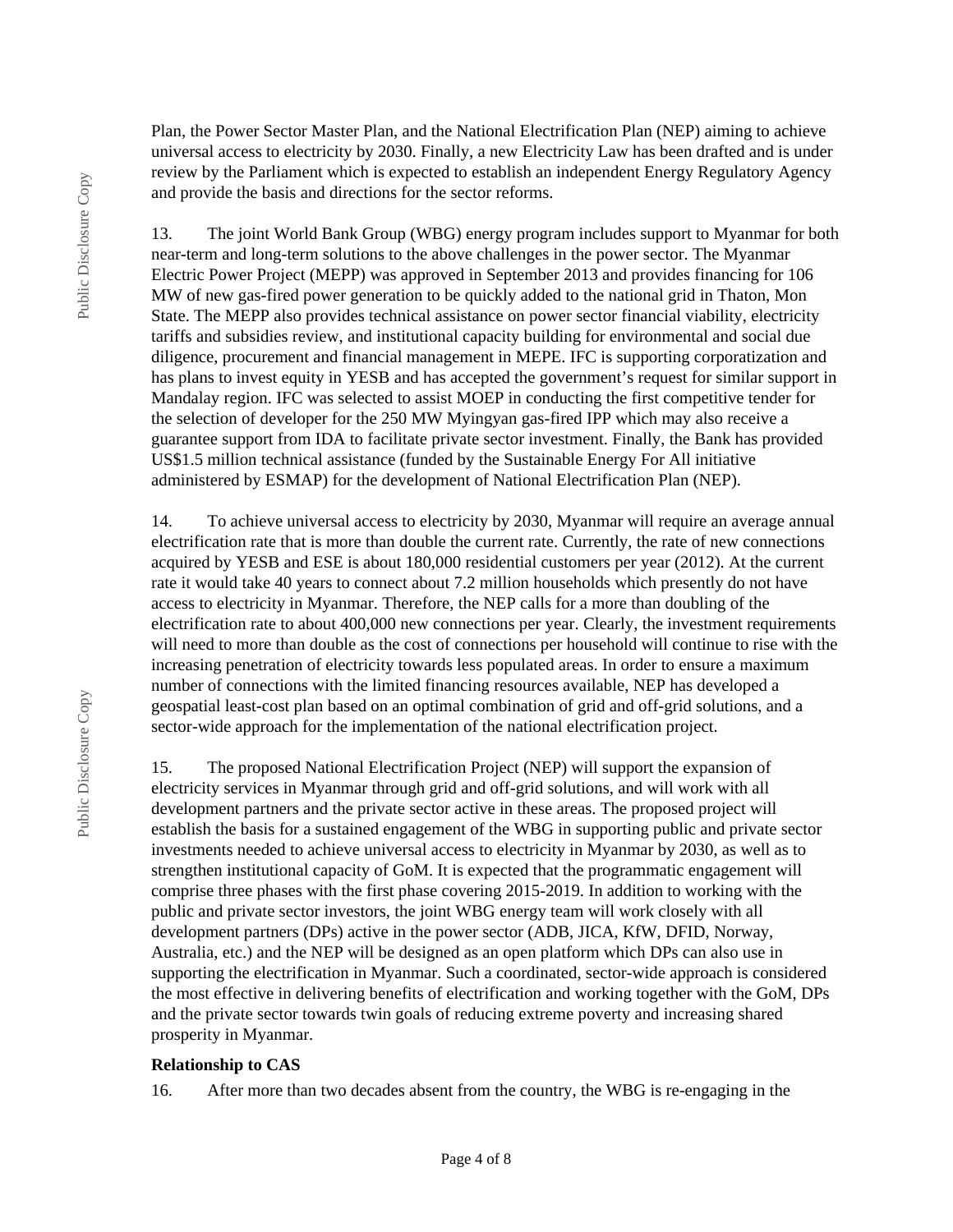development of Myanmar. On October 30, 2012 the WBG approved an Interim Strategy Note (ISN) covering an 18-month period focusing on programs that can support the GoM in the country's current triple transition - from an authoritarian military system to democratic governance, from a centrally-directed economy to market-oriented reforms, and from conflict to peace in the border areas - for the benefit of the people of Myanmar. The ISN outlines support around three pillars: the first aimed at supporting GoM's efforts to transform institutions to allow them to deliver for citizens; the second at building confidence in the ongoing reform process; and the third focused on preparing the way for the resumption of a full country program.

17. The Project would support Pillar I by strengthening the capacity of electric power agencies to deliver sustainable energy services for citizens. The Project also supports Pillar II by building confidence for concessional and commercial financing providers to support national electrification in Myanmar; and Pillar III by continuing WBG's engagement in infrastructure by addressing immediate needs of the un-electrified and mostly under-privileged population. [Note: this section will be updated in the PAD to reflect the new CPF which is scheduled for the Board in April 2015.

18. In the recently completed Systematic Country Diagnostics (SCD) for Myanmar, increasing electricity access was identified as one of the critical priorities for enhancing inclusiveness of growth through empowerment. In Myanmar, inadequate and unreliable electricity supply is a particularly critical constraint to existing and potential business activities. In addition, electricity is critical to improving the delivery of other services such as health, education, security, and finance. Better access to electricity and other basic services are important, not only to improve well-being, but also to reduce vulnerability to poverty, enhance current income generating opportunities and lower the inter-generational perpetuation of poverty.

# **II. Proposed Development Objective(s)**

# **Proposed Development Objective(s) (From PCN)**

19. The project development objective is to help increase access to electricity in Myanmar.

# **Key Results (From PCN)**

20. The expected results of the Project will include new household connections in urban and rural areas across the country. Also, the project will help establish and support a coordinated sectorwide institutional framework for the implementation of national electrification program, and strengthen institutional capacity of implementing agencies, including both public and private sector active in the grid rollout and off-grid pre-electrification.

21. The proposed grid roll-out program will not only improve the well-being of the affected population by better lighting, telecommunications and entertainment, but also enable incomegeneration opportunities and enhanced productivity. Importantly, the program will prioritize connections for health clinics and schools, particularly in poor and vulnerable areas, to maximize developmental impacts.

22. The project will include an off-grid pre-electrification program to directly benefit the poor and vulnerable households by targeting those who reside outside the realm of power grid and are expected to receive grid-based electricity services more than 10 years after the first phase of NEP.

23. The project will also include a Contingency Emergency Response Component (CERC) to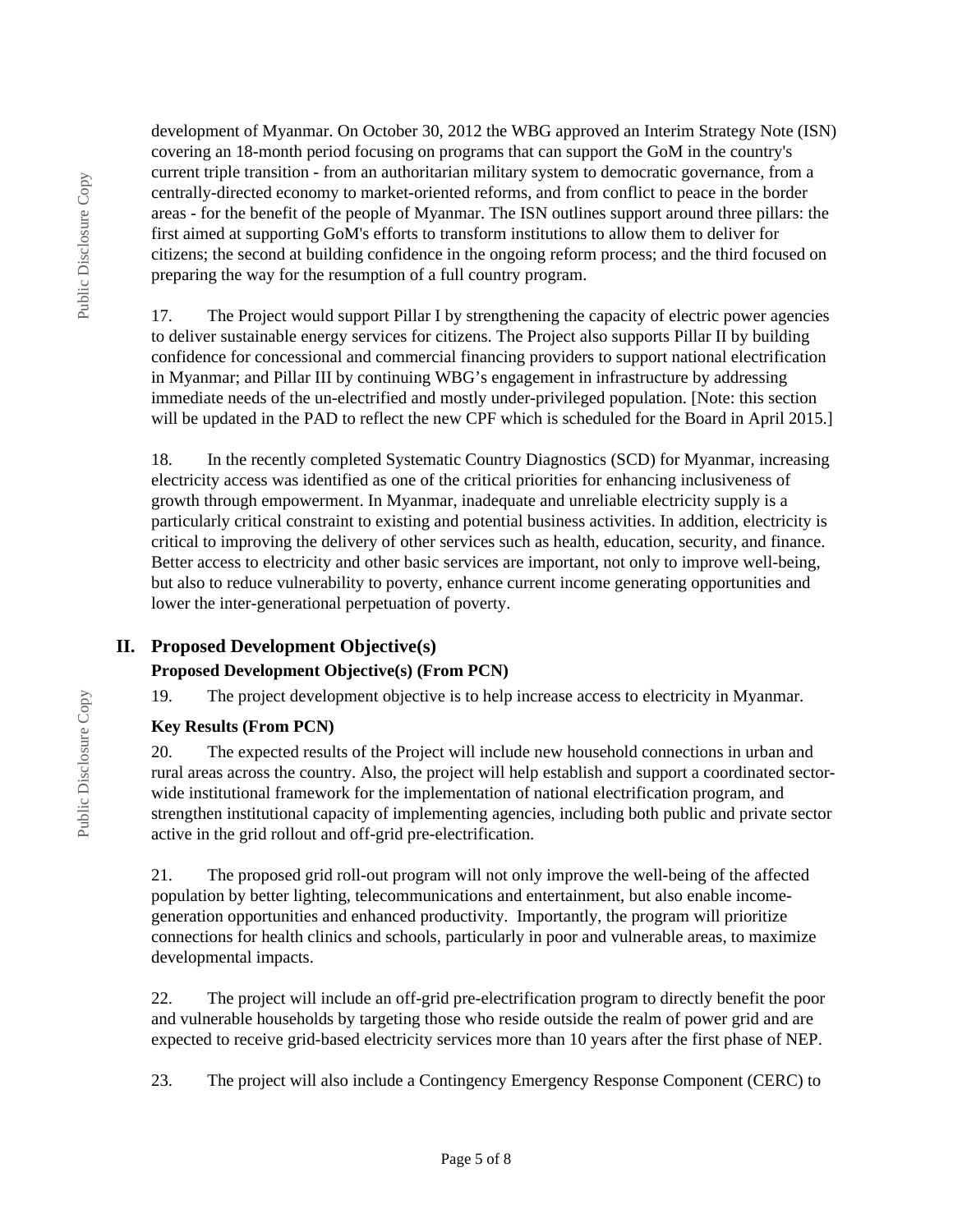allow a rapid response and quick support for emergency recovery and reconstruction in case of an adverse natural disaster event.

24. Many of these project benefits will occur over time and will continue to accrue many years after the project is completed. An impact evaluation to establish the baseline and assess these benefits in a timely and systematic manner will be initiated along with the proposed project.

25. Achievement of the project development objective will be measured by the core sector indicator (CSI): People provided with access to electricity under the project by household connections.

26. As a part of CSI monitoring, the project will also measure (i) number of new household customers connected to national grid; (ii) number of new household customers with access to electricity services from off-grid systems; and (iii) number of direct female beneficiaries out of people provided with access to electricity by household connections to the grid and off-grid solutions.

27. Interimediate result indicators will include (i) amount of investment financing from the private sector, development partners and the government's budget leveraged for the electrification; (ii) permanent national electrification executive secretariat (NEES) established, adequately staffed and functional in line with its mandate; (iii) number of NEES and other agency staff trained; and (iv) number of qualified private sector operators/ village cooperatives participating in the grid and off-grid electrification program.

### **III. Preliminary Description**

#### **Concept Description**

28. The proposed project has four main components.

Component 1: Grid rollout [IDA US\$ 200 million]. The grid component will support the extension of distribution networks currently operated by ESE and YESB and connections of villages and households which are identified in NEP as closest to the existing national grid and, thus, on the least-cost path for the grid rollout. This component will include (i) expansion of existing Medium Voltage (MV) substations and construction of new MV substations, (ii) construction of new MV lines, Low Voltage (LV) lines and MV/LV transformers; and (iii) household connections and meters. It is expected that the primary distribution MV parts (above 11 kV) will be implemented by ESE and YESB, while the 11 kV and LV components (including household connections) will be implemented through a public private partnership or direct private investments.

The Bank financing for the grid rollout will include two modalities. First, IDA will finance procurement of MV goods (transformers, poles, conductors, insulators, switchgear, materials etc.) which will be installed by ESE and YESB to expand the primary distribution network (above 11 kV). Second, IDA and IFC will use part of the IDA funds to support the private sector participation in the expansion of secondary distribution network (11kV and 0.4 kV). The joint WBG team will develop and put in place a 'Menu of Options' for private sector participation. This could include (a) IDA funds to buy down the capital cost of assets and services; (b) Output Based Aid (OBA) scheme, whereby IDA funds would pay to the (private) service provider the difference in tariff between what the consumers are able to pay, and the tariff level that would deliver to the service provider an adequate (regulated) return; and (c) IDA support to selected concessioners in carrying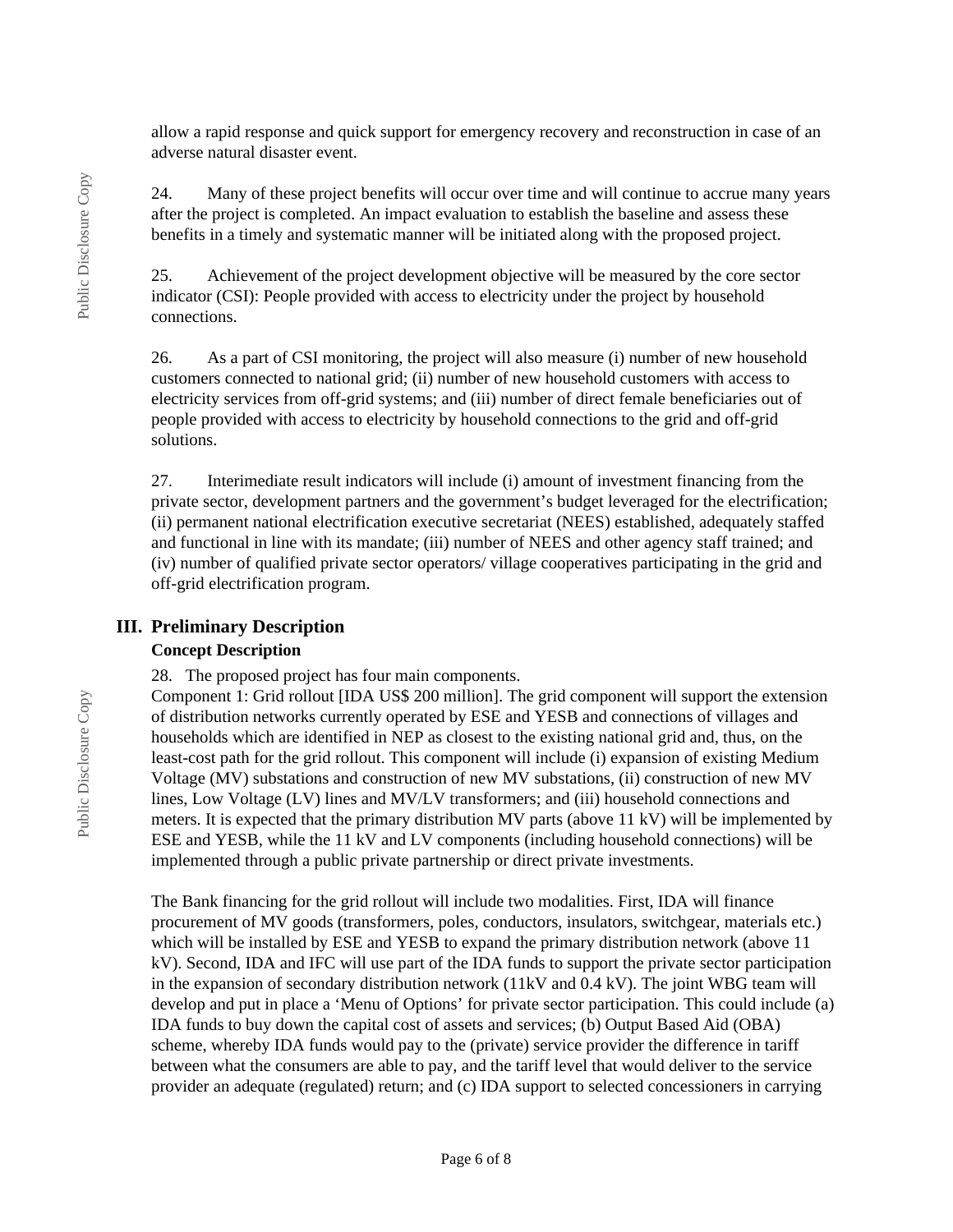out distribution activities in franchise areas of YESB and ESE. The above 'Menu of Options" is not exclusive and will be modified and adapted to the evolving conditions in the distribution sector during the project preparation.

Component 2: Off-grid pre-electrification [IDA US\$ 80 million]. The off-grid component will target households which are located outside the realm of the existing national grid and, thus, unlikely to receive grid-based access in the next 10 years. The pre-electrification will be based on application of mini-grids and household energy systems, including solar photovoltaic (PV) systems, minihydropower, wind, diesel and hybrid systems (e.g. diesel/solar). Currently, MFLRD is responsible for the off-grid rural electrification through its local DRD (Department for Rural Development) offices. The implementation modalities for the off-grid electrification, including IDA and IFC support to the private sector, will be developed during the project preparation.

Component 3: Capacity building and technical assistance (TA) [IDA US\$ 20 million] This component will provide TA and advisory support to GoM agencies responsible for the planning, implementation, monitoring and evaluation of the national electrification program. The capacity building will cover all institutional levels (union, state/ region, and district) involved in the NEP planning and implementation, including technical design, economic and financial analysis, environmental and social impact management, as well as procurement and financial management.

Component 4: Contingent Emergency Response [US\$ 0 million]. The objective of this "zero component" is to allow a rapid reallocation of IDA credit proceeds from other components to provide emergency recovery and reconstruction support following an adverse natural disaster event. This component would finance public and private sector expenditures on a positive list of goods and/or specific works, goods, services and emergency operation costs required for Myanmar's emergency recovery. A Contingency Emergency Response Component (CERC) Operational Manual will apply to this component, detailing financial management, procurement, safeguard and any other necessary implementation arrangements.

# **IV. Safeguard Policies that might apply**

| <b>Safeguard Policies Triggered by the Project</b> | Yes | N <sub>0</sub> | TBD |
|----------------------------------------------------|-----|----------------|-----|
| Environmental Assessment OP/BP 4.01                | x   |                |     |
| Natural Habitats OP/BP 4.04                        |     |                | ×   |
| Forests OP/BP 4.36                                 |     |                | x   |
| Pest Management OP 4.09                            |     |                | ×   |
| Physical Cultural Resources OP/BP 4.11             | ×   |                |     |
| Indigenous Peoples OP/BP 4.10                      | X   |                |     |
| Involuntary Resettlement OP/BP 4.12                | x   |                |     |
| Safety of Dams OP/BP 4.37                          |     |                | x   |
| Projects on International Waterways OP/BP 7.50     |     | x              |     |
| Projects in Disputed Areas OP/BP 7.60              |     | X              |     |

# **V. Financing (in USD Million)**